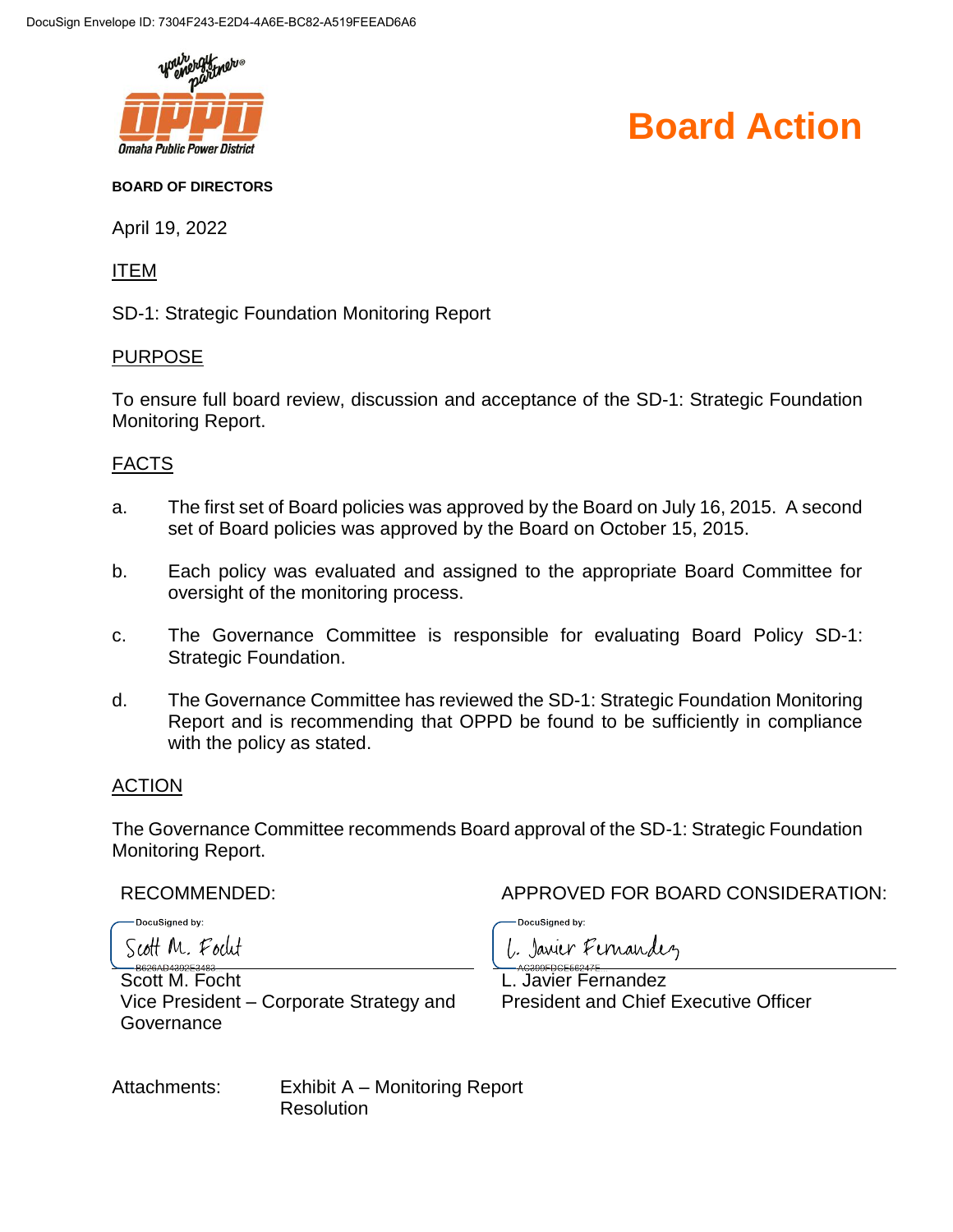

Exhibit A

# SD-1: Strategic Foundation Monitoring Report

Governance Committee Report Scott M. Focht, Vice President – Corporate Strategy & Governance April 19, 2022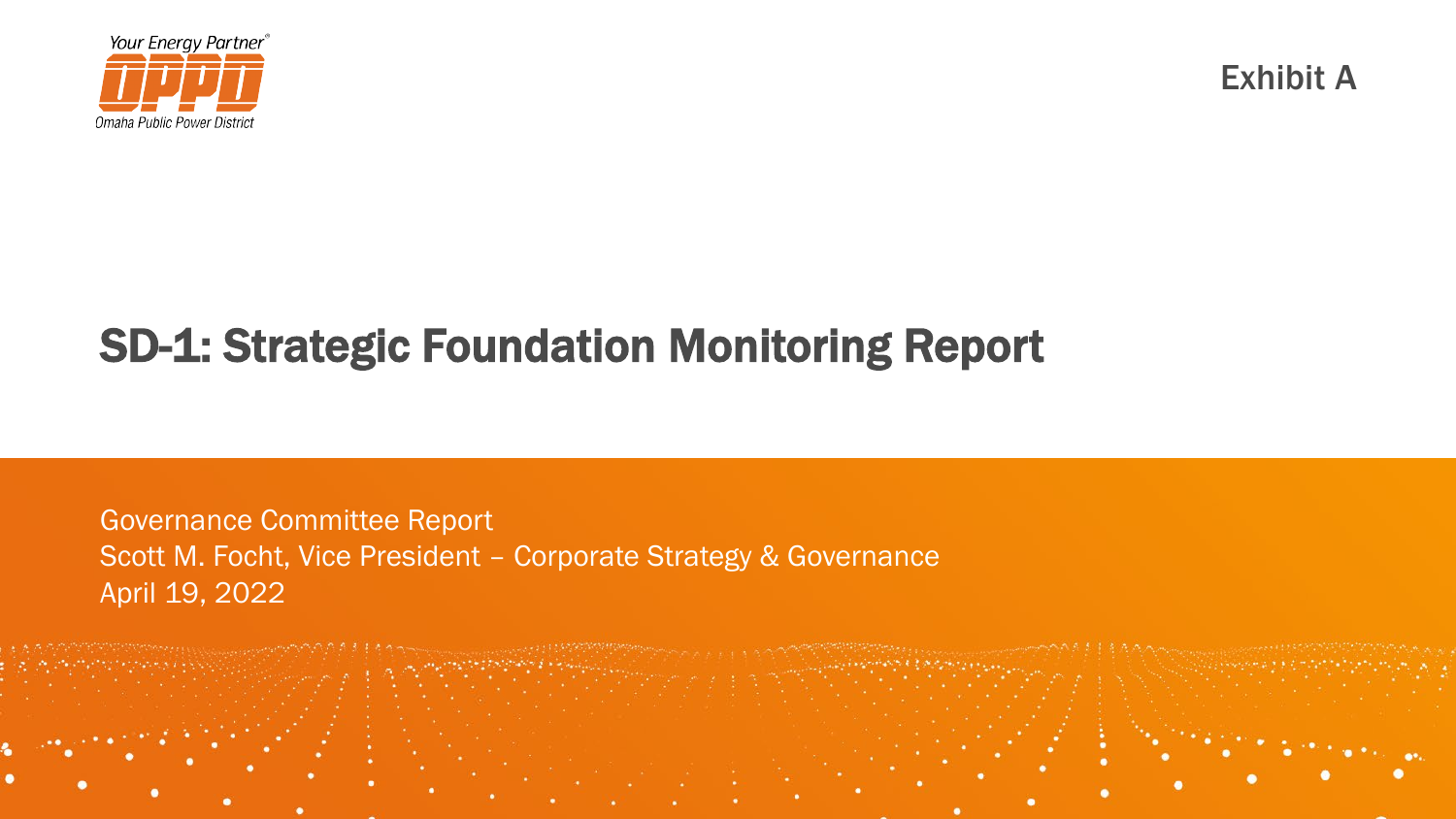# SD-1: Strategic Foundation

Mission: OPPD's mission is to provide affordable, reliable and environmentally sensitive energy services to our customer-owners.

Vision: OPPD's vision is "Leading the Way We Power the Future."

In implementing this vision, OPPD shall adhere to these principles:

- Strengthen the public power advantage of affordable and reliable electricity;
- Exemplify fiscal, social and environmental responsibility to optimize value to our customer-owners;
- Proactively engage and communicate with our stakeholders;
- Act transparently and with accountability for the best interest of our customer-owners;
- Collaborate, when appropriate, with partners; and
- Leverage OPPD's leadership to achieve these goals

## Values:

- We have a PASSION to serve.
- We HONOR our community.
- We CARE about each other.

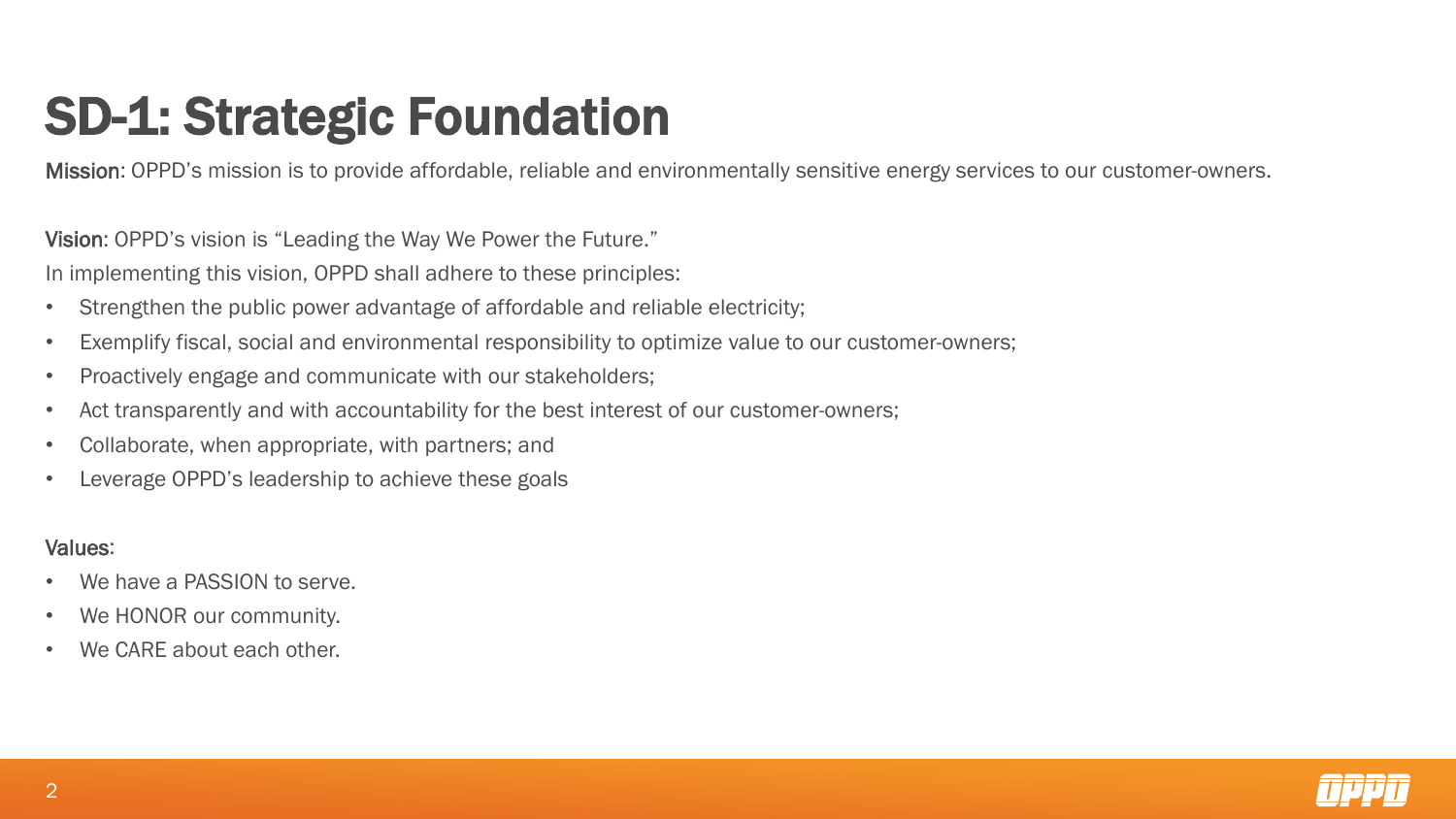# The Board of Directors of Omaha Public Power **District accepted the** Monitoring Reports…and found OPPD to be sufficiently in compliance with the policies as stated.

|                                            | <b>Board Resolution</b> |          |  |
|--------------------------------------------|-------------------------|----------|--|
| <b>Strategic Direction Policy</b>          | <b>Number</b>           | Date     |  |
| SD-2: Rates                                | 6445                    | 6/17/21  |  |
| <b>SD-3: Access to Credit Markets</b>      | 6431                    | 5/20/21  |  |
| SD-4: Reliability                          | 6428                    | 4/15/21  |  |
| <b>SD-5: Customer Satisfaction</b>         | 6430                    | 4/15/21  |  |
| SD-6: Safety                               | 6484                    | 1/20/22  |  |
| <b>SD-7: Environmental Stewardship</b>     | 6466                    | 10/21/21 |  |
| <b>SD-8: Employee Relations</b>            | 6482                    | 1/20/22  |  |
| SD-9: Resource Planning                    | 6449                    | 8/19/21  |  |
| SD-10: Ethics                              | 6459                    | 9/16/21  |  |
| <b>SD-11: Economic Development</b>         | 6472                    | 11/18/21 |  |
| SD-13: Stakeholder Outreach and Engagement | 6467                    | 10/21/21 |  |
| SD-14: Retirement Plan Funding             | 6492                    | 3/17/22  |  |
| SD-15: Enterprise Risk Management          | 6437                    | 6/17/21  |  |

*Note: The Board accepted SD-1 Strategic Foundation monitoring report on 4/15/21, finding OPPD to be sufficiently in compliance; the above reflect monitoring reports from 4/15/21-3/17/22.*

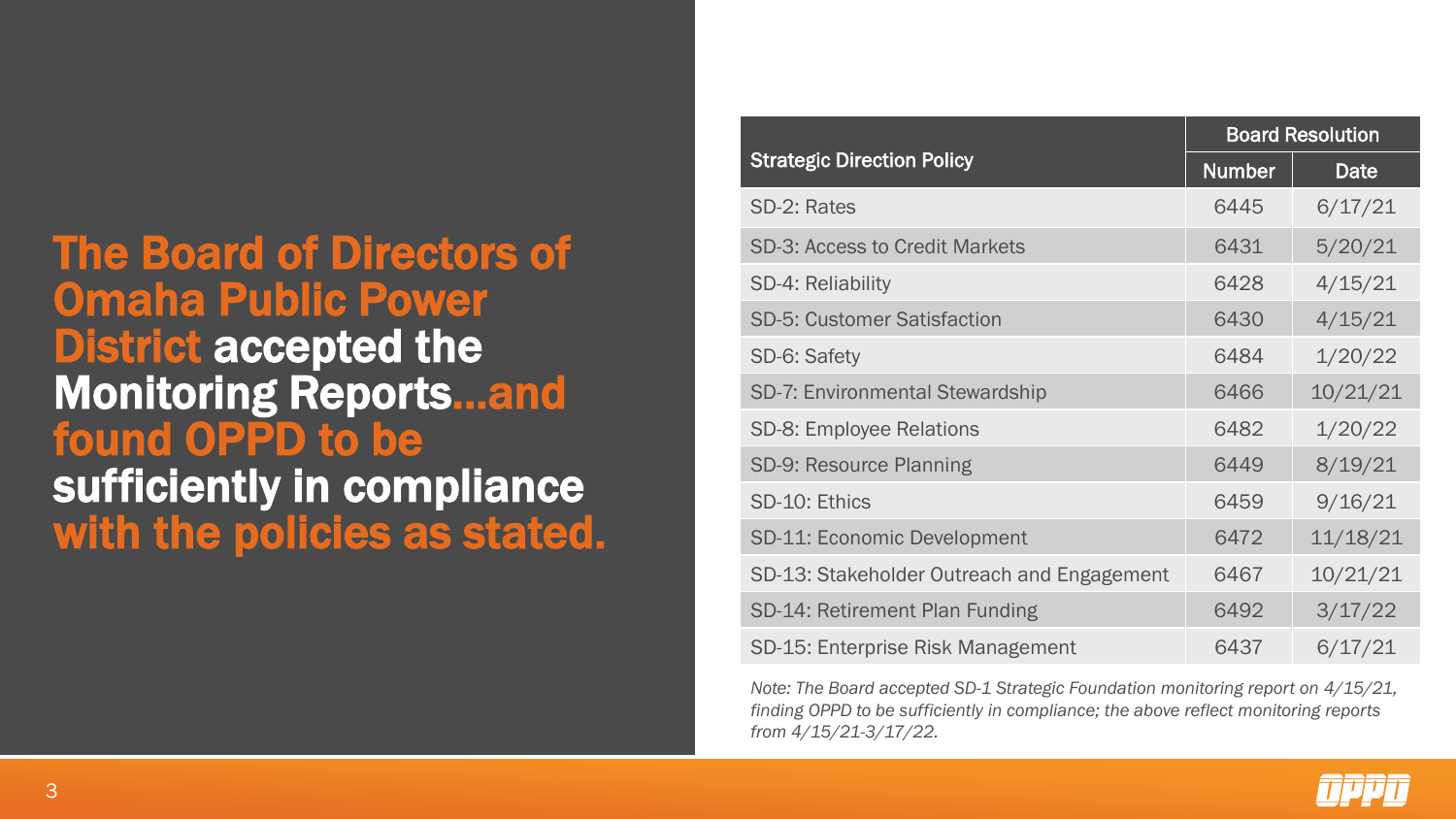The Board of Directors of Omaha Public Power District accepted the Monitoring Report…and found OPPD is taking reasonable and appropriate measures to comply with the policy as stated.

|                                            | <b>Board Resolution</b> |          |  |
|--------------------------------------------|-------------------------|----------|--|
| <b>Strategic Direction Policy</b>          | <b>Number</b>           | Date     |  |
| SD-12: Information Management and Security | 6462                    | 10/21/21 |  |

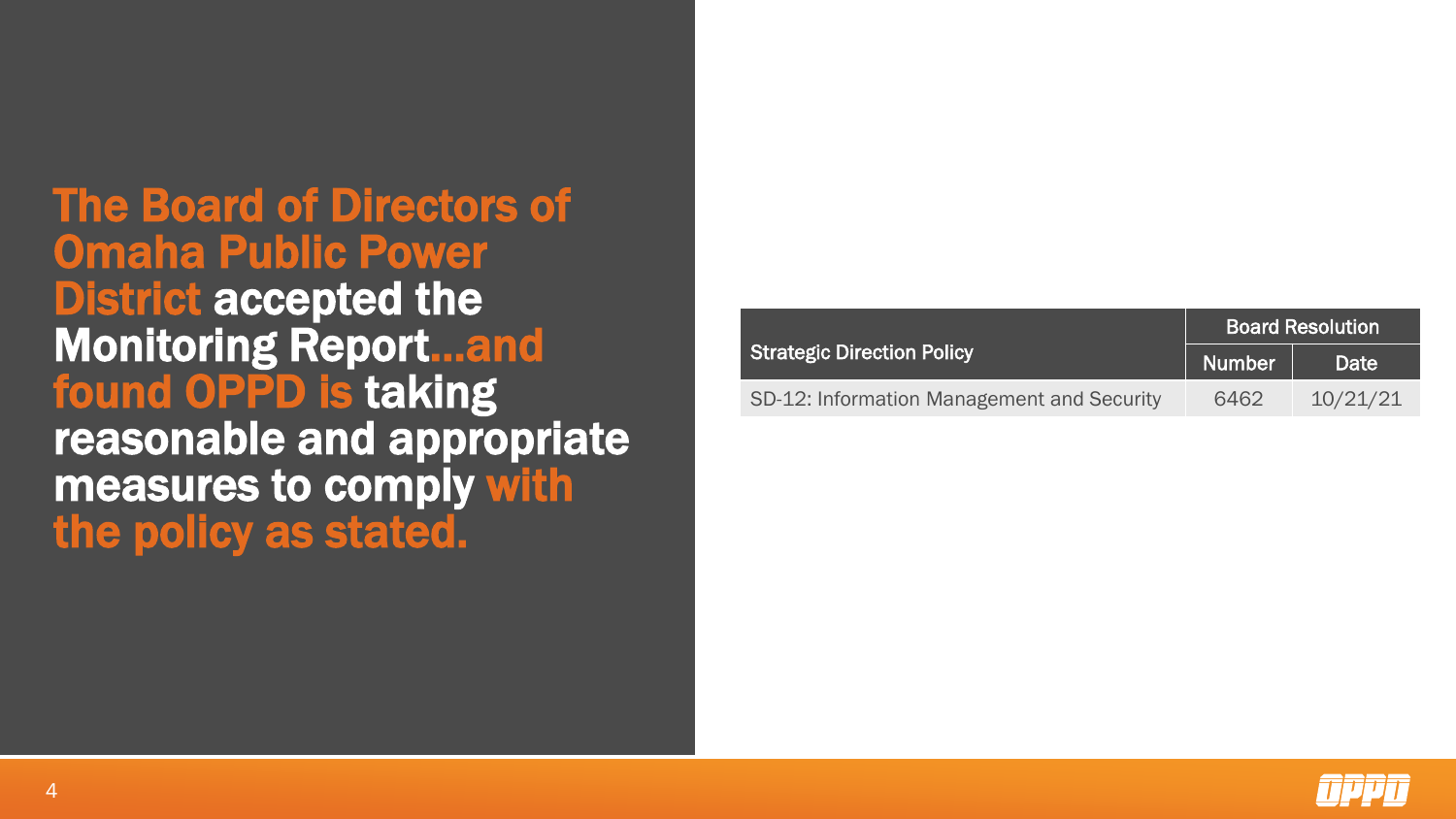On YE Target - projected to or has achieved target by year-end. Slightly Below YE Target – deviating from target Significantly Below YE Target – underperforming/underperformed

## **OPPD Corporate Scorecard: December 2021**

|                                                                                     |                                                                                                                                                                                                                                                                                                                                                                                                                                                                                                                                                                                                                                                                                                                    | <b>Board Strategic Direction Policies, Targets &amp; Performance</b>                                                                                                                                                           |                                                    |                                                     |                                             |                     |
|-------------------------------------------------------------------------------------|--------------------------------------------------------------------------------------------------------------------------------------------------------------------------------------------------------------------------------------------------------------------------------------------------------------------------------------------------------------------------------------------------------------------------------------------------------------------------------------------------------------------------------------------------------------------------------------------------------------------------------------------------------------------------------------------------------------------|--------------------------------------------------------------------------------------------------------------------------------------------------------------------------------------------------------------------------------|----------------------------------------------------|-----------------------------------------------------|---------------------------------------------|---------------------|
|                                                                                     |                                                                                                                                                                                                                                                                                                                                                                                                                                                                                                                                                                                                                                                                                                                    | <b>Measure</b>                                                                                                                                                                                                                 | 2019                                               | 2020                                                | 2021                                        | <b>Strat Goal</b>   |
| Our Strategic Foundation (SD-1)<br>$\bullet$<br>$\bullet$<br>$\bullet$<br>$\bullet$ | Mission: To provide affordable, reliable and<br>environmentally sensitive energy services to our<br>customers.                                                                                                                                                                                                                                                                                                                                                                                                                                                                                                                                                                                                     | SD-2: Rates<br>• Rates % below regional average                                                                                                                                                                                | No General<br>Rate Increase                        | No General<br><b>Rate Increase</b>                  | No General<br>Rate Increase                 | 20.0%               |
|                                                                                     | Vision: "Leading the Way We Power the Future"<br>In implementing this vision, OPPD shall adhere to<br>these principles:<br>Strengthen the public power advantage of<br>affordable and reliable electricity;<br>Exemplify fiscal, social and environmental<br>responsibility to optimize value to our customer-<br>owners;<br>Proactively engage and communicate with our<br>stakeholders;<br>Act transparently and with accountability for the<br>best interest of our customer-owners;<br>Collaborate, when appropriate, with partners;<br>and<br>Leverage OPPD's leadership to achieve these<br>goals.<br><b>Core Values</b><br>We have a PASSION to serve<br>We HONOR our community<br>We CARE about each other | SD-3: Access to Capital<br>• Debt Coverage                                                                                                                                                                                     | 2.0                                                | 2.0                                                 | 2.0                                         | 2.0                 |
|                                                                                     |                                                                                                                                                                                                                                                                                                                                                                                                                                                                                                                                                                                                                                                                                                                    | SD-4: Reliability (SAIDI)<br>• System Average Interruption Duration Index                                                                                                                                                      | 88.6                                               | 86.4                                                | 74.9                                        | $90$                |
|                                                                                     |                                                                                                                                                                                                                                                                                                                                                                                                                                                                                                                                                                                                                                                                                                                    | SD-4: Reliability<br><b>Equivalent Availability</b>                                                                                                                                                                            | $89.2*$                                            | 87.78*                                              | 86.58*                                      | 90%                 |
|                                                                                     |                                                                                                                                                                                                                                                                                                                                                                                                                                                                                                                                                                                                                                                                                                                    |                                                                                                                                                                                                                                | 87.0                                               | 87.63                                               | 84.66                                       |                     |
|                                                                                     |                                                                                                                                                                                                                                                                                                                                                                                                                                                                                                                                                                                                                                                                                                                    | SD-5: Customer Satisfaction<br>• Overall Satisfaction                                                                                                                                                                          | <b>Third Quartile</b><br><b>Residential</b><br>726 | <b>Second Quartile</b><br><b>Residential</b><br>749 | <b>First Quartile</b><br>Residential<br>758 | <b>Top Quartile</b> |
|                                                                                     |                                                                                                                                                                                                                                                                                                                                                                                                                                                                                                                                                                                                                                                                                                                    | SD-6: Safety (DART)<br>• Days Away, Restricted or Transferred                                                                                                                                                                  | 0.68                                               | 0.57                                                | 1.00                                        | < 0.50              |
|                                                                                     |                                                                                                                                                                                                                                                                                                                                                                                                                                                                                                                                                                                                                                                                                                                    | SD-6: Safety (PVIR)<br>• Preventable Vehicle Incident Rate                                                                                                                                                                     | 2.29                                               | 2.27                                                | 2.26                                        | 4.0                 |
|                                                                                     |                                                                                                                                                                                                                                                                                                                                                                                                                                                                                                                                                                                                                                                                                                                    | SD-7: Environmental Stewardship<br>• Net-Zero Carbon**                                                                                                                                                                         | N/A                                                | N/A                                                 | N/A                                         | TBD**               |
|                                                                                     |                                                                                                                                                                                                                                                                                                                                                                                                                                                                                                                                                                                                                                                                                                                    | SD-8: Employee Relations<br>• Overall Employee Engagement***                                                                                                                                                                   | 69.6%                                              | 74%                                                 | 74.5%                                       | <b>Top Quartile</b> |
|                                                                                     |                                                                                                                                                                                                                                                                                                                                                                                                                                                                                                                                                                                                                                                                                                                    | Resource Planning (SD-9), Ethics (SD-10), Economic Development (SD-11), Information Management & Security (SD-12),<br>Stakeholder Outreach & Engagement (SD-13), Retirement Plan Funding (SD-14), Enterprise Risk Mgmt (SD-15) |                                                    |                                                     |                                             |                     |

\* indicates a 2021 goal that is moving toward the strategic goal specified in the policy

\*\* Pathways to Decarbonization strategic initiative is in progress; annual metric/s will be determined upon completion

\*\*\* Metric is calculated annually

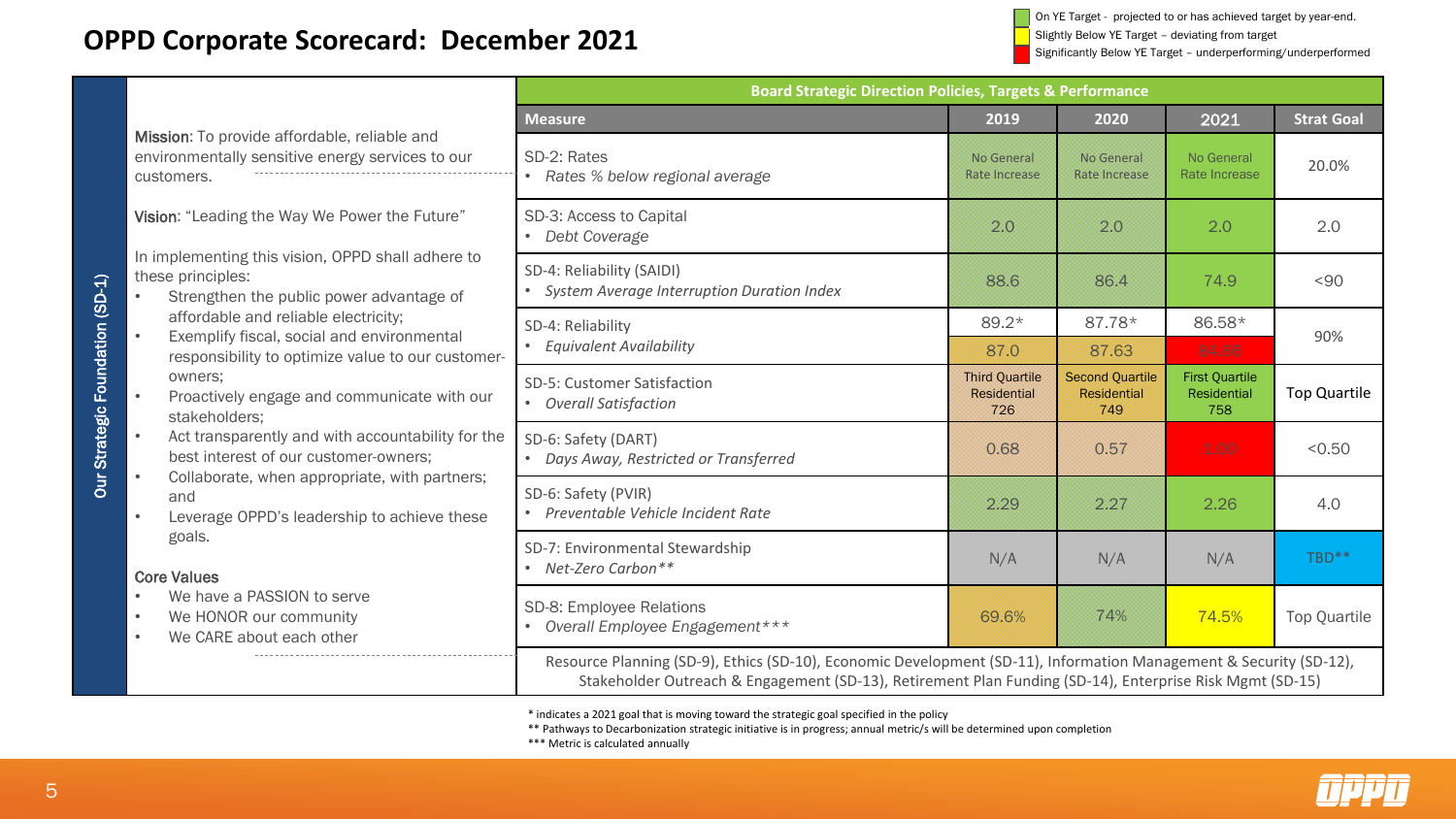# Recommendation

The Governance Committee has reviewed and accepted this Monitoring Report for SD-1 and recommends that the Board find OPPD to be sufficiently in compliance with Board Policy SD-1.

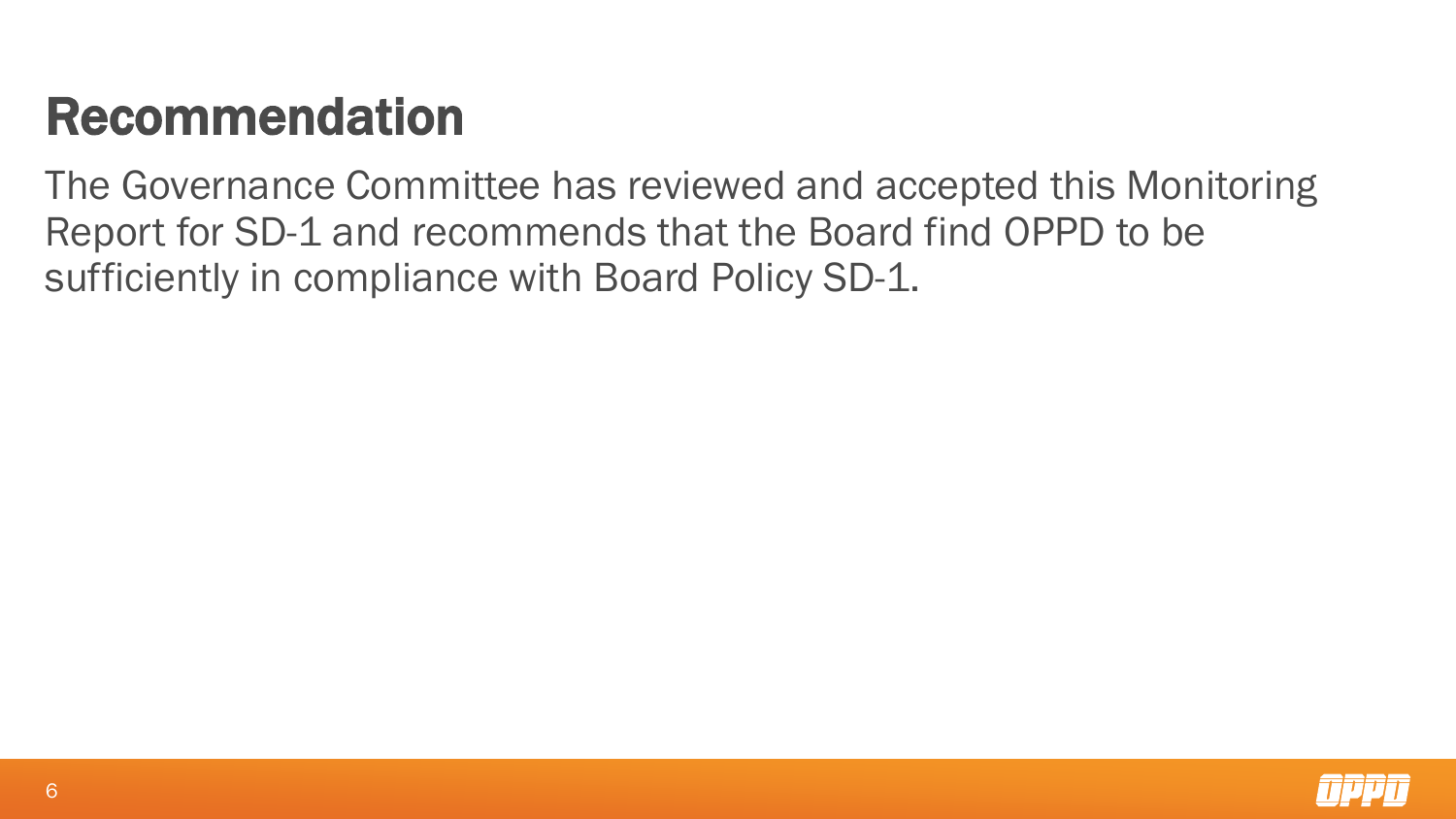# Any additional reflections on

# what has been accomplished … or

challenges or gaps